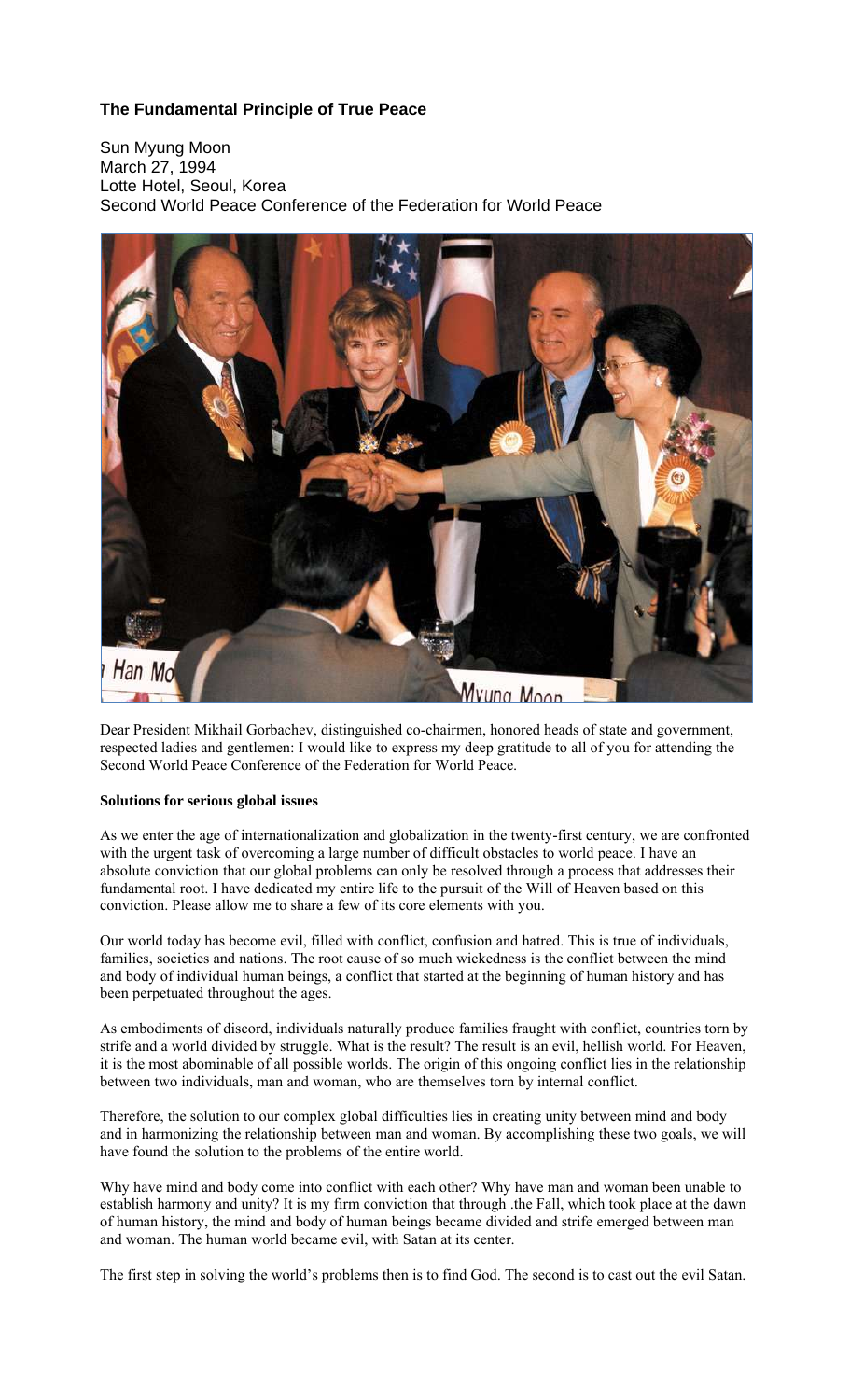The third is for men and women to accomplish the unity of mind and body.

God expelled fallen Adam and Eve from the garden of Eden when they left God and became husband and wife centering on Satan. When they bore children while in that state, humankind inherited the lineage of Satan. Their lineage was corrupted.

Through adultery the archangel, who became Satan, stole the intended bride of Heaven. It is a principle of Heaven that whenever a relationship of love is established, whether false love or true love, ownership is established from that point. Because of this principle, the human ancestors came under the ownership of Satan.

Originally, the mind and body were to have become one, centering on God's true love. However, before the true love of God had a chance to be perfected within the human mind, the mind became bound by Satan's false love. That enabled Satan to take root in the body.

Originally the mind was to exert a positive polarity over the body, however due to the Fall the body formed another positive pole, repelling the original mind and finally dominating it.

For that reason, God has been working to project the power of true love into the human mind, in order to bring about the absolute subjugation of the body now engulfed in false love. Only when they are unified through true love, can the mind and body return to the state where God dwells within them.

#### **We need to obey the commands of the conscience**

Through the Fall, our ancestors became false ancestors. This created the need for religion and for a Messiah. The task of religion and the purpose of the coming of the Messiah are to break down the hell of false love, false life and false lineage, which have given rise to false individuals, false families, false societies, false states and a false world. Religion and the Messiah must guide us back to the original world of true love, true life and true lineage, the world of true parents with God at the center.

God is a relational being and He, too, feels loneliness. He created the heavens and the earth centering on a relational ideal and His reason was to find true love. Look at the created world. You will see that it is structured in pairs: the mineral world, the plant world and the animal world are all arranged in subjectobject partner relationships as a way of providing ideal models for true love between human beings.

True love is the reason women are born for the sake of men and men for the sake of women. Solutions to global problems become possible only when our minds and bodies, and when men and women, come to live for the very purpose of becoming one through true love. True love can be found only in a situation where a person exists for the sake of his or her relational complement. Satan's love is self-centered whereas God's love is other-centered. These two kinds of love are in total contradiction to each other.

For our fallen bodies to be free from the satanic world, we need to know absolutely that the invisible God is our ideal subject partner of true love, and we need to achieve the position of a second, visible God as His absolute object partners. Our minds and bodies must be united by means of the invisible God and by means of true love, and we must honor and respect our heart and conscience just as we honor and respect God Himself.

We can recover our original self only by absolutely submitting to the commands of our conscience. God is the Parent of parents, the Teacher of teachers, and the Master of masters. This forms the basis for the "three subject partner's principle" that encompasses heaven and earth.

It is only through the conscience that these three can form absolute unity and fulfill the three subject partner's principle. Thus, the conscience is more important to us than our parents who gave us birth, more important than any teacher, and more important than the king of any country. Only when elevated to such a position can the conscience become an object of God's love. The conscience needs no education about right and wrong. We have to give it absolute honor and obedience, just as we would honor and obey God.

There is nothing I do that my conscience does not know about; it sees everything. The conscience objects whenever the body schemes to do something wrong. Yet, because the power of selfish love was stronger than the power of the conscience from the time of the Fall, the body is able to drag the mind around wherever it chooses. This kind of problem would not exist if the human conscience had achieved perfection and had formed a relationship of true love with God in the garden of Eden.

Adam's family in the garden of Eden was to be a family of true love, in accordance with God's ideal. God created Adam and Eve so that they would give visible expression to every kind of invisible existence. God, man and woman were in a subject-object partner relationship centering on true love. He created the two ancestral human beings, Adam and Eve, with the expectation that they would become the substantial perfection of the ideal children, ideal brother and sister, ideal husband and wife, and ideal parents existing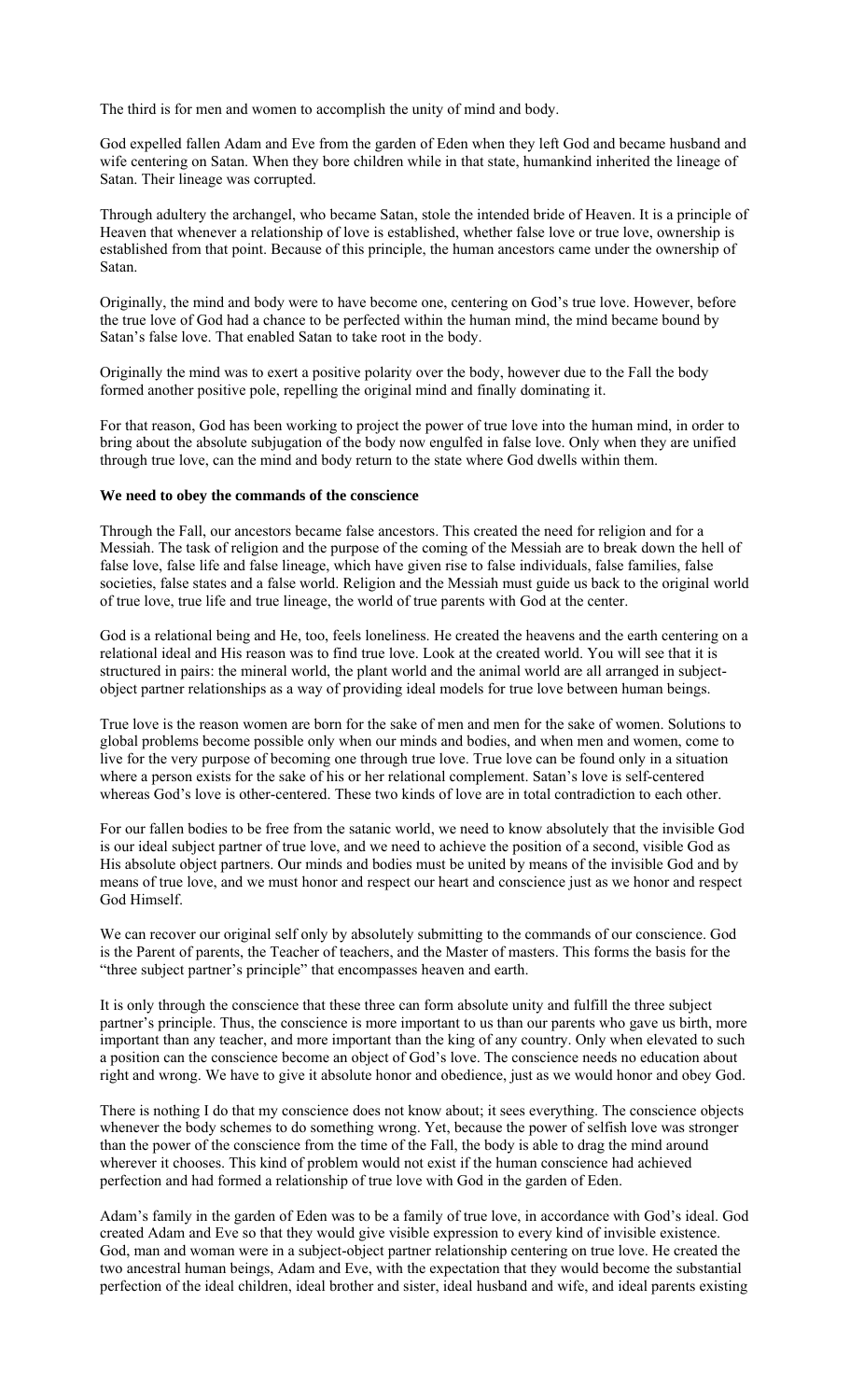within God's heart. God wanted the true love of children to be perfected in substantial form. He wanted to see His object partners of true love perfected as actual brothers and sisters in a family, as actual husband and wife and as actual parents.

### **The family is where we experience the four realms of heart**

True love in a parent-child relationship is vertical, in a husband-wife relationship it is horizontal, and in a brother-sister relationship it is on a front-to-back axis. God wanted such a spherical ideal of true love. Unity is accomplished at one central point, where there is a convergence of the upper and lower hemispheres on the vertical axis, the right and left hemispheres on the horizontal axis, and the front and back hemispheres on the third axis. This point becomes the focus of centripetal force.

Four realms of heart—the love of the child, brother and sister, husband and wife, and parents—are perfected when a man and wife, each centered on God, are married and enter their first relationship of love. This is the central place where perfected love bears fruit. Marriage thus represents the synthesis of the virtues of heaven, earth and humankind and the perfection of all things vertical and horizontal, left and right, and front and back.

Accordingly, Adam and Eve as husband and wife, as God's most beloved substantial object partners, were meant to be the second ancestors, after God. From that position they would stand as the second creators and would inherit everything that God feels. They would feel the joy of God in the positions of children, brother and sister, husband and wife and parents. Their joy as the second creators would be in the experience of bearing children by which they could experience the position of God, the first Creator.

From this perspective, God was the first Creator; Adam and Eve were to be the second creators; and the children of Adam and Eve were to be the third creators. The first, second, and third creators, God, Adam and Eve, and their children, would have established a formal pattern; a pattern that would have enshrined the fundamental principle that all humanity would follow.

From the perspective of Adam and Eve there would be connections between upper and lower (the parentchild relationship), left and right (the husband-wife relationship) and front and back (the brother-sister relationship). It would have led them to the perfection of their family. It would have been the united foundation of God, Adam and Eve and their children. As people approached God, they would accomplish the unity of mind and body and the unity of man and woman and they would form a stable foundation where peace, freedom, happiness and hope would converge, forming the fundamental basis of peace.

God intended that Adam and Eve, as second creators in the visible and substantial world, would participate in His act of creation by having children, who would be the third creators. Through this process, the family becomes the place in which the four realms of heart can be experienced generation after generation. The family is the base through which each form of true love can be brought to perfection. In this way, the family achieves the unity of God and human beings through love, and it serves as the starting point toward the perfection that enables us to establish true ownership in heaven and earth. The family is the origin from which we come to have children, brothers and sisters, husband or wife and parents. Only in such families can we find men and women who have accomplished mind-body unity, and only in such families can we find husbands and wives who have achieved the ideal unity between man and woman. Such families are the starting point for ideal parents. Here, too, we can see the creation of a model, centering upon true love, for the perfection of children, brothers and sisters, husband and wife and parents.

It was God's ideal of creation that this model would expand, not only to the level of the nation and the world, but to the entire cosmos. Thus it is possible to create a nation that is patterned on the family, and a world and cosmos that are also patterned on the family.

#### **The cosmos seeks families that perfect the four realms of heart**

Accordingly, the model for children, brothers and sisters, husbands and wives and parents, who represent the four realms of heart, can be found in the family, in the nation, in the world and in the cosmos. Since a nation contains many families and is larger than a family, families ought to exist for the sake of the nation. Since the world contains many countries, countries need to exist for the sake of other countries in the world. In similar fashion, the world exists for the sake of the larger cosmos. Finally, the cosmos exists for the sake of God, who is the greatest and most central existence.

Thus, when the standard of the perfected four realms of heart within the family is projected onto higher and higher levels, the ideal of unity becomes a reality. On that basis, we can enter a cosmos of peace, happiness and freedom. This is why we have a vital need for family harmony centering on the unity of mind and body and man and woman.

God too has been growing, you see. He created Adam and Eve as the substantiation of the ideal within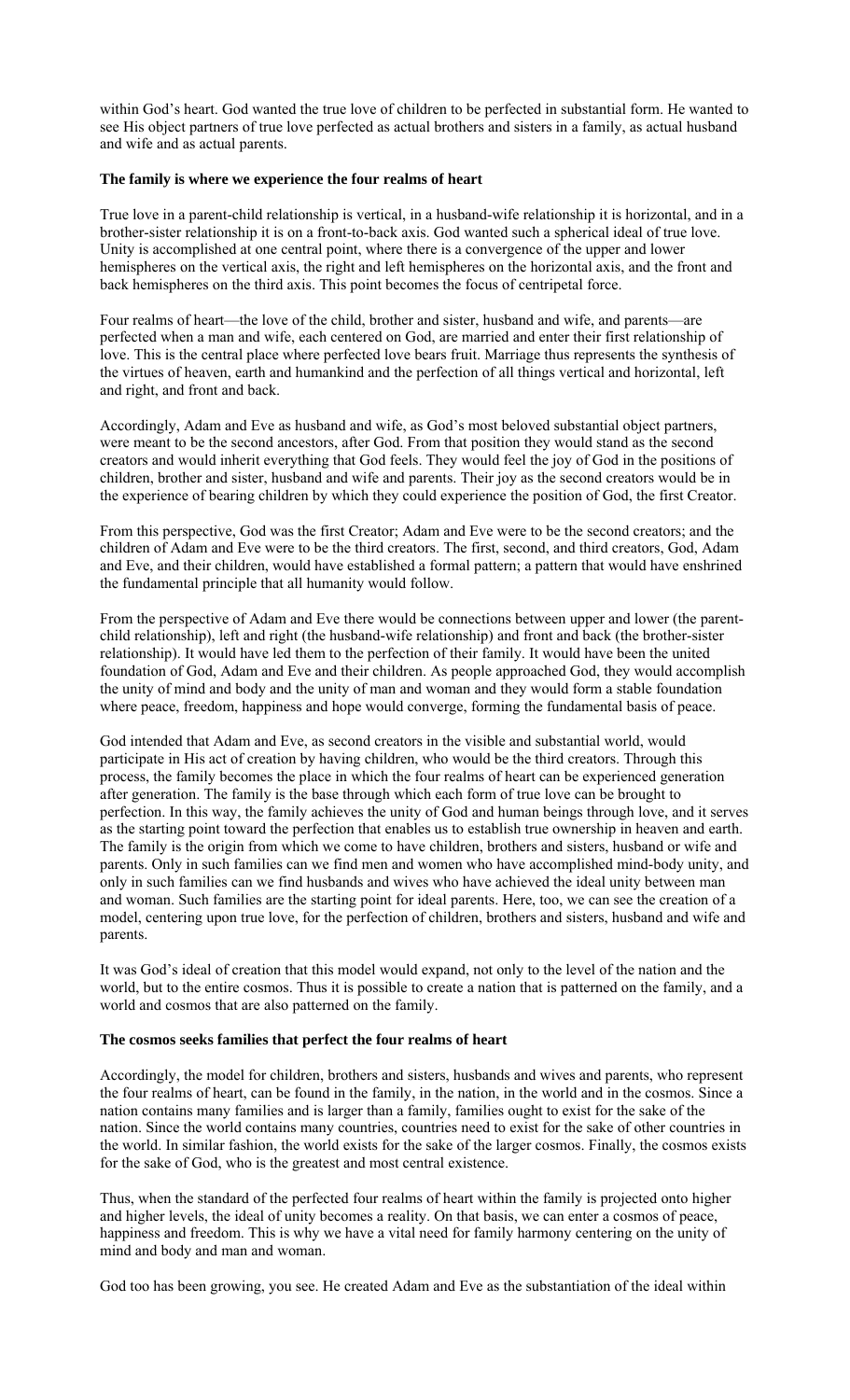His invisible heart, of son and daughter, brother and sister, husband and wife and father and mother. With Adam and Eve, God becomes a growing child, a brother and a sister, a husband and a wife, and finally a parent. As God establishes children, brothers and sisters, husbands and wives and parents, God experiences His second self many times over. God unites them in true love, which brings boundless joy to Him.

Human beings are designed to give joy to God and to give joy to one another. We are all in the position of someone else's child, sibling, spouse or parent. All human beings are members of families centering on the four realms of heart, which makes the family the foundation to experience the ideal realms of heart. We all have a longing to form families and the reason is that only those people who deeply experience and embody the four great realms of heart can become ideal human beings, capable of making oneness in heart with anyone in the kingdom of heaven on earth or in the spiritual realm.

This explains the consummate human desire to achieve mind-body unity and husband-wife unity. Unless we achieve this all-important mind-body unity, we are unqualified in all other aspects and cannot develop unity in a true family. We will fall away from our families, from our nation, from the world, from the universe and from God Himself. Only through our utmost effort to accomplish mind-body unity and family unity can we achieve perfection.

We have to know that we ourselves are God's representatives. We are in the position of a second God. All people need to work together to establish the family into a realm of goodness and joy.

### **The kingdom of heaven begins with a couple united in true love**

Please realize that the position of husband and wife is the union between a son of God and a daughter of God, the union of a brother and sister within God's family and the union of a father and mother. From the perspective of the four realms of heart, the position of husband and wife is the absolute goal of human life, through which we can actually achieve the perfection of our individual selves.

The husband, therefore, stands in the position that enables the wife to receive an ideal son of God, to receive an older brother of heaven, to receive a husband of heaven and to receive a father of heaven. This is also true of the wife in relation to her husband. Such husbands and wives bear children in a manner analogous to God's act of creation, and they feel joy through experiencing their own growth in a substantial manner through their children.

God's love is absolute. Accordingly, it is a principle of heaven that the relationship of husband and wife cannot be broken. Fallen human society has lost sight of this principle, and we have to be restored so that we may return to the original homeland. When such a restoration is accomplished, the Federation for World Peace will have fulfilled its purpose. At that point, the family-level heaven will become a nationlevel heaven; the nation-level heaven will become a world-level heaven; and the world-level heaven will become the kingdom of heaven in the spirit world. This will be the point at which we will finally have achieved a world of peace.

The point at which a husband and wife marry and love each other with true love is the heavenly palace, which is the origin of the love, life and lineage of God and humankind. It is the starting point for the ideal of the kingdom of heaven on earth and in the spirit world. When children who are the fruit of such true love achieve perfect unity as husbands and wives, they form families living in attendance to God. This constitutes the base upon which peace and all ideals are established. Men and women, each the corresponding better half of the other, then become one body and as God's object partner, perfect the ideal of love.

On the foundation of true love, God perfects humankind as an existence of unlimited value. When that is done, God, too, will see the perfection of true love, the fulfillment of the family ideal, the fulfillment of His own ideal for the creation and the cradle of eternal, ideal love. From the perspective of Adam and Eve's family, God is the first ancestor; Adam and Eve are the second ancestors and their children are the third ancestors. Adam and Eve were meant to form a royal family with God at the center. God is in the position of grandparents; Adam and Eve are in the position of parents, and Adam and Eve's offspring are in the position of children. In this manner, the original pattern of three generations within the family is established.

According to this original pattern, the grandparents are in the position of king and queen of the spirit world, representing God in the kingdom of heaven in heaven. They are to be honored and respected as if they were God. The parents are in the central position of king and queen of the family, representing the kingdom of heaven in the present world. They are to be honored and respected just as we would the king and queen of the present world. Children are in the position of princes and princesses within the family. They are to be loved as the ones standing to inherit the future kingdom of heaven on earth and in the spirit world.